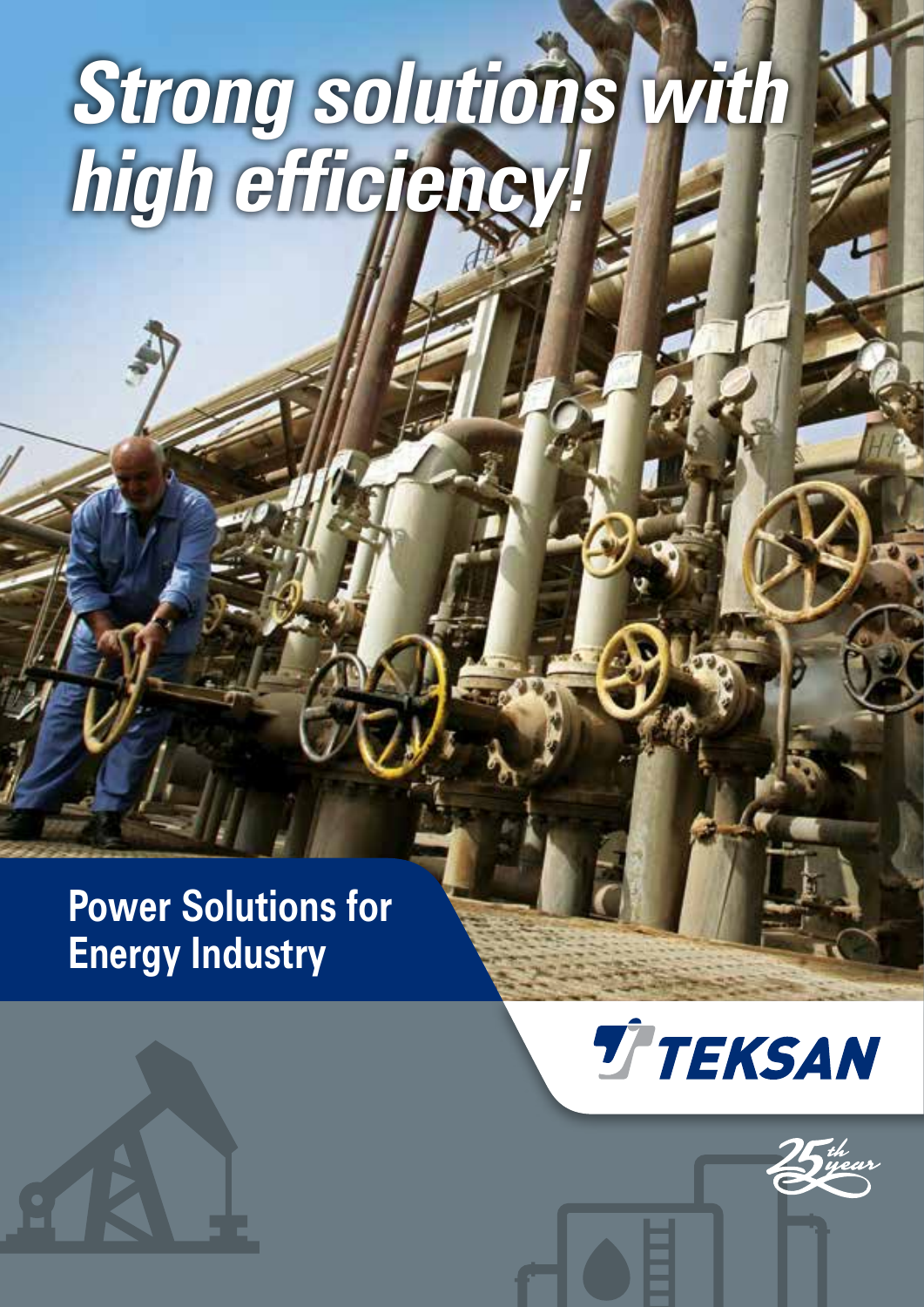

## **WHENEVER YOU NEED POWER, WE ARE ALWAYS WITH YOU...SINCE 1994!**

As Teksan, we are always there for you with our quality solutions designed for your requirements and our 7/24 fast technical support and maintenance services provided after-sales whenever and wherever you require the support of a continuous power. While your company is moving rapidly on the way to success, you shall always feel the support of Teksan, your trusted partner in power solutions.

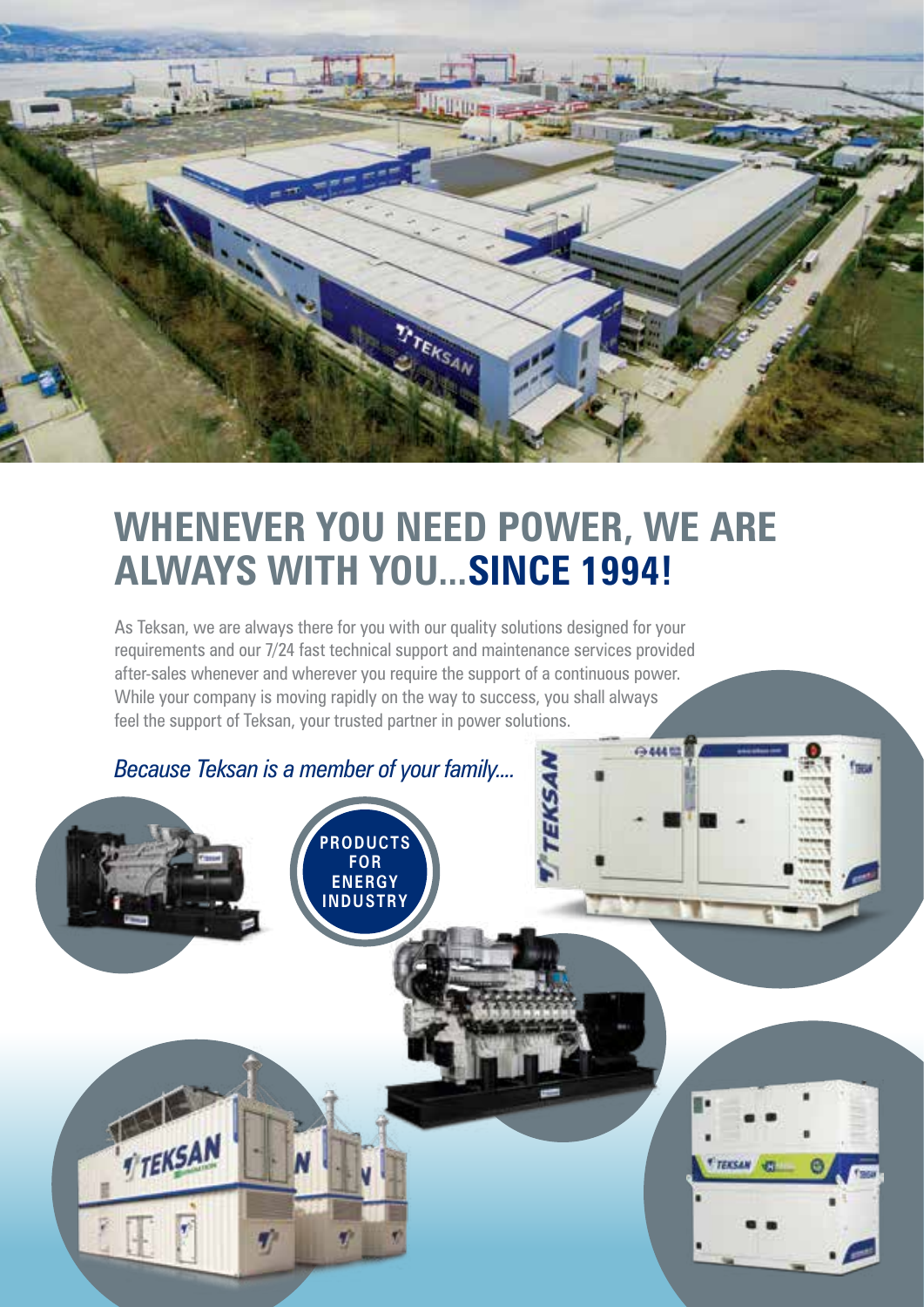## **We provide turn-key power packages that ensure uninterrupted operation of your production...**



As Teksan Generator, with our experience of a quarter century and strong engineering know-how, we add strength and value to the energy industry with our cogenerationtrigeneration solutions and our hybrid systems, and diesel and gas generators sets with international quality certificates used by engine and alternator brands that are known worldwide for their quality and performance and which operate with high performance under the toughest

conditions. Our company, which has become of the leading companies in the energy industry not only with its production infrastructure but also with its investments in human resources and R&D, offers uninterrupted power solutions to a number of important projects in more than 130 countries, primarily factories, and manufacturing and power plants of various sizes and our expert technical team provides the service and spare parts support fast and effectively .



**TAILOR-MADE SYSTEM AND PANEL DESIGNS**

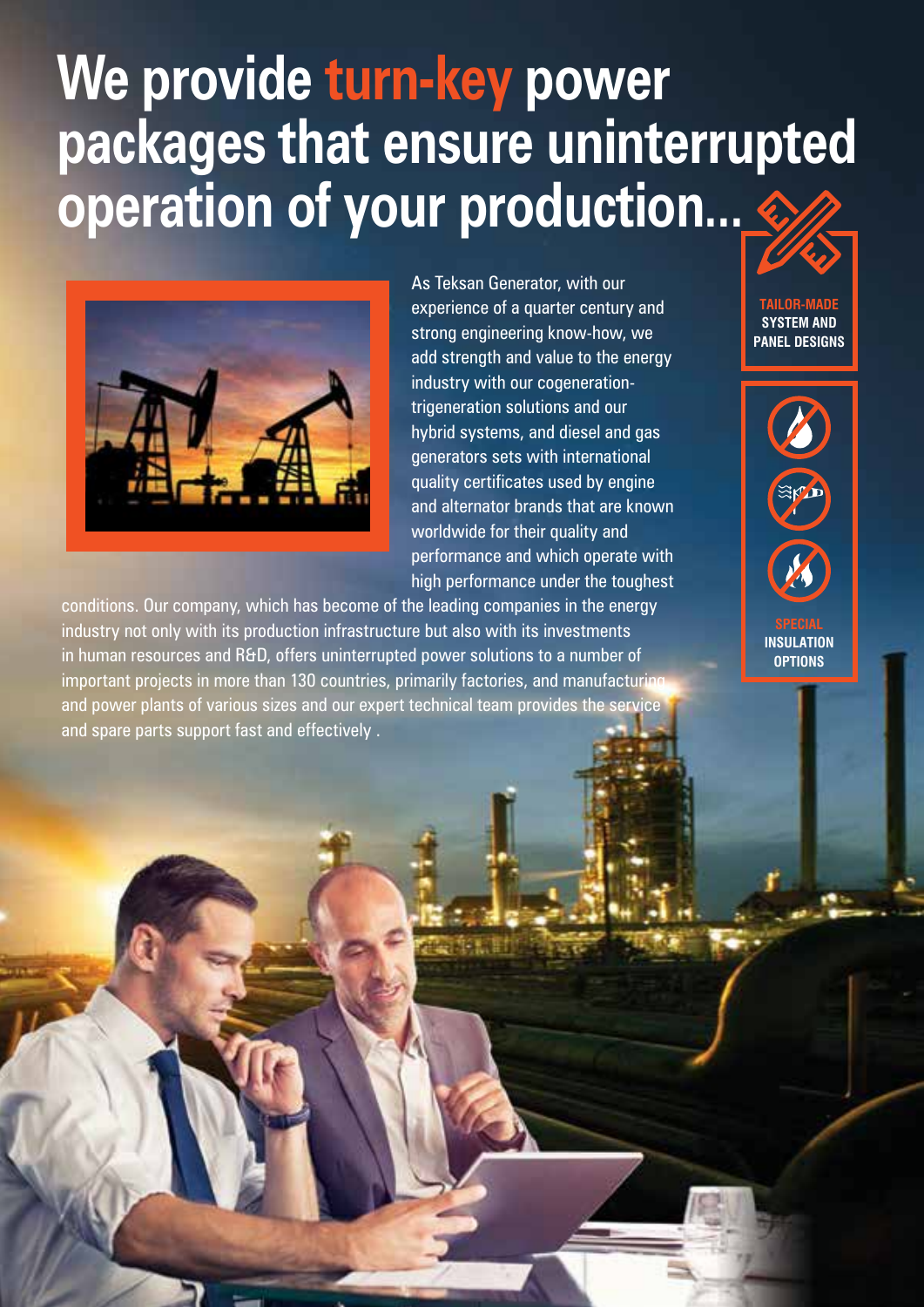#### **NATURAL GAS**

#### **PROJECT REQUIREMENTS**

Cost effective auxiliary power source with high efficiency and performance for all storage facility.

#### **SOLUTION WE HAVE PROVIDED**

The 1010 kW natural gas generator, the thermal efficiency of which is 49 % and the electrical efficiency of which is 39 %, providing all the energy the plant needs has been designed to operate synchronously with the grid that is available, and primarily when there is no grid. The system providing great advantages with these features also has an option to be converted into cogeneration system in case of adding heat recovery system, and brings along the opportunity to reach higher saving rates with such an improvement. With



this project, a solution with minimal environmental impact while producing energy at lower costs compared to diesel has been delivered to customer, and customer satisfaction has been ensured with the fast delivery of this affordable solution.





#### **EGEMER ERZİN NATURAL GAS CYCLE PLANT / TURKEY**

**DIESEL**

#### **PROJECT REQUIREMENTS**

The supply of energy that will be commissioned following the disconnection of the mains power and the switchboard and required for the operation of auxiliary plants, cooling and lubrication systems of turbines.

#### **SOLUTION WE HAVE PROVIDED**

1x2500 kVA diesel generator set with container type special sound insulation canopy which is suitable for synchronous operation with grid.



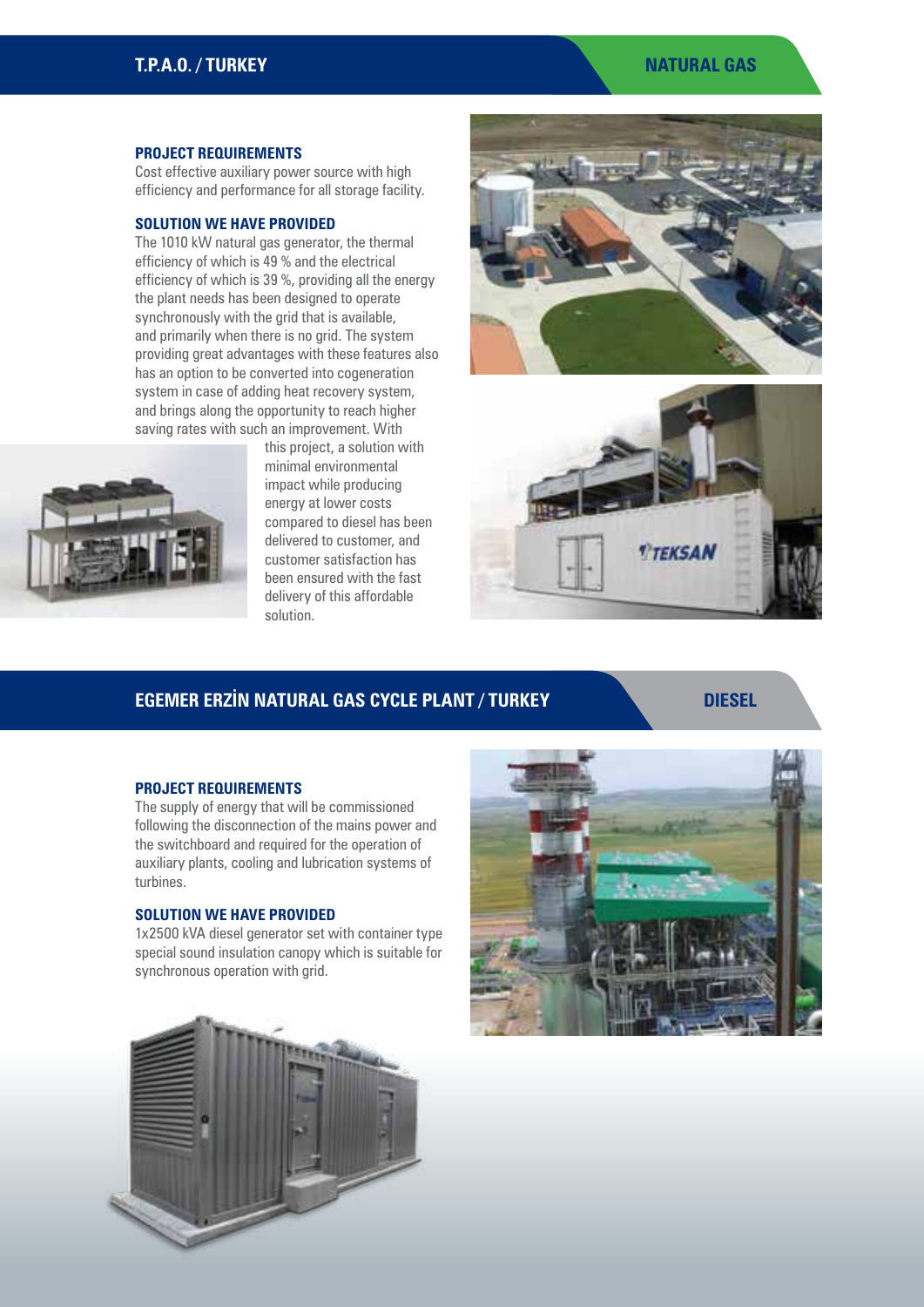#### **DIESEL**

#### **PROJECT REQUIREMENTS**

The Power Plant meets approximately 7% of Turkey's electric power generation, and the generated power meets energy needs of Thrace and a large part of European Side of Istanbul.

#### **SOLUTION WE HAVE PROVIDED**

TEKSAN products with 1 unit high voltage alternator (6,3 kV) 2500 kVA, 1 unit 1500 kVA (400 V) that we have specially designed for the project serves as the black start generator of the gas turbines in the project.





#### **AHAL-DERWEZE GAS TURBINE PLANT / TURKMENISTAN**

**DIESEL**

#### **PROJECT REQUIREMENTS**

The commissioning of gas turbines in case of blackstart, auxiliary power source to feed the lubrication and cooling systems during the disconnection of gas turbines in emergency.

#### **SOLUTION WE HAVE PROVIDED**

TEKSAN has provided not only the production of 4x1400 kVA synchronized generator sets with black start feature specially designed for the project but also the electric project optimization to ensure efficient and efficient operation of the system.